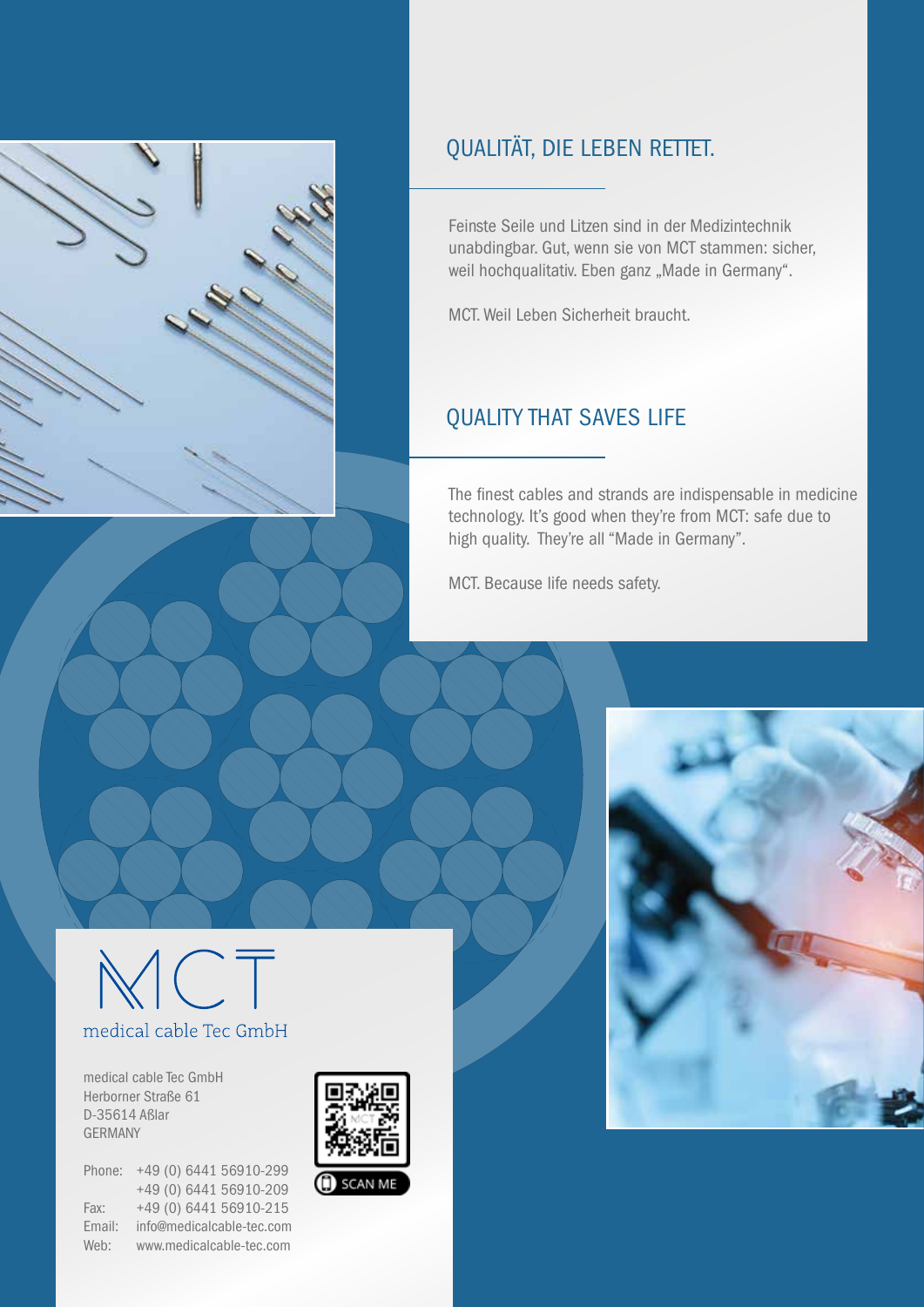



# LEBEN VERLANGT SICHERHEIT

Feinste Seile und Litzen für Sicherheit in der Medizintechnik von der medical cable Tec GmbH.

# LIFE NEEDS SAFETY

The finest cables and strands for safety in medicine technology by medical cable Tec GmbH.



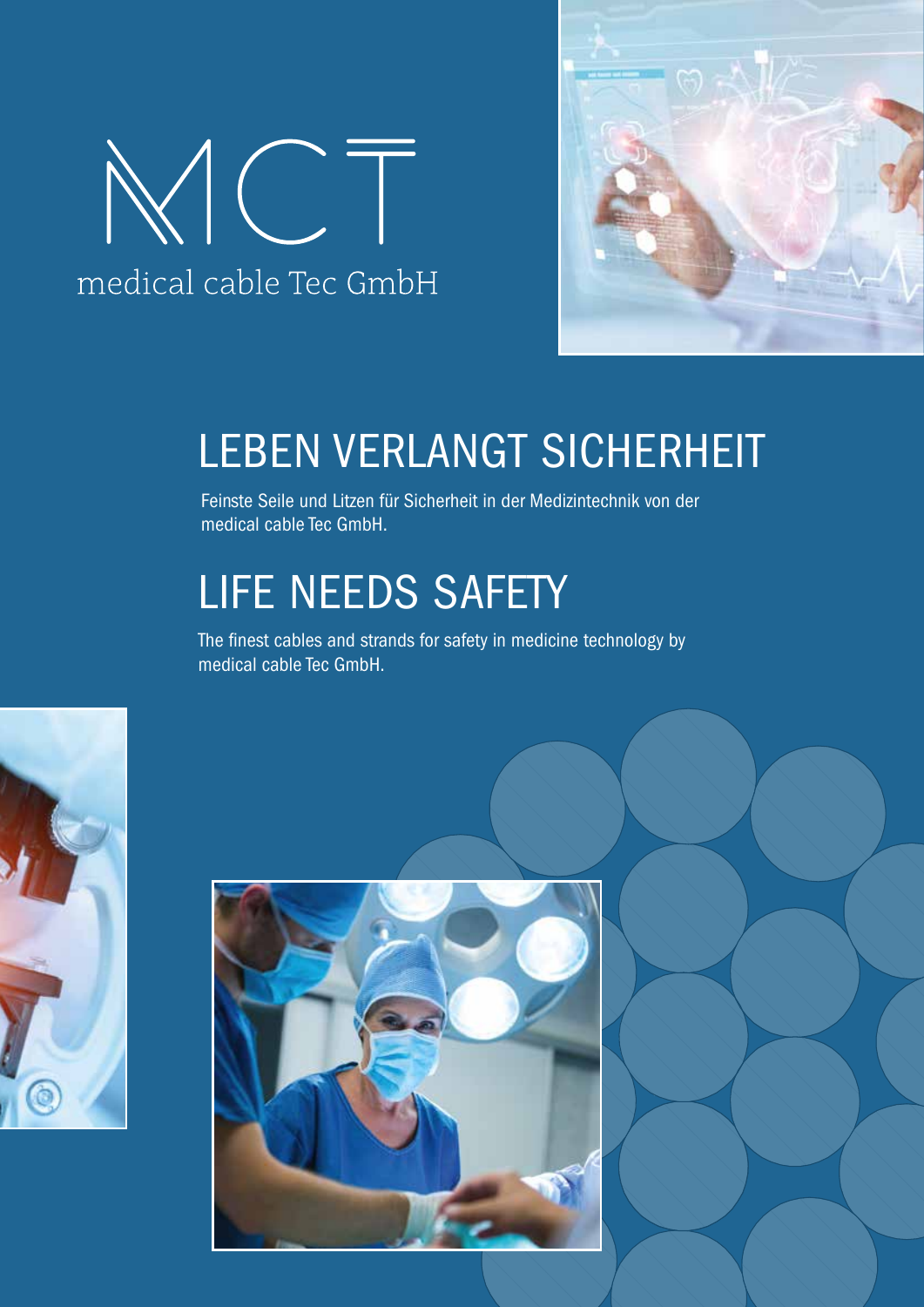

Führungslitze für Magensonde Guide strands for stomach tubes Leitungslitze für Herzschrittmacher Pacing wire cable

#### ANWENDUNG

- Führungslitzen z.B. für Magensonden
- Leitungslitzen für Herzelektroden
- Litzen für Nahtmaterialien
- Litzen für Venenstripper
- Chirurgische Sägelitzen
- Litzen für endoskopische Anwendungen
- Seile für orthopädische Anwendungen
- Bipolare bzw. quadripolare Leitungslitzen
- Gebündelte Leitungslitzen in Kunststoffschläuchen

#### **APPLICATION**

- Guide strands, e.g. for stomach tubes
- Guide strands for heart electrodes
- Strands for sutures
- Strands for vein strippers
- Gigli saw
- Strands for endoscopic applications
- Cables for endoscopic applications
- Bipolar or quadripolar guide strands
- Bundled line strands in plastic tubes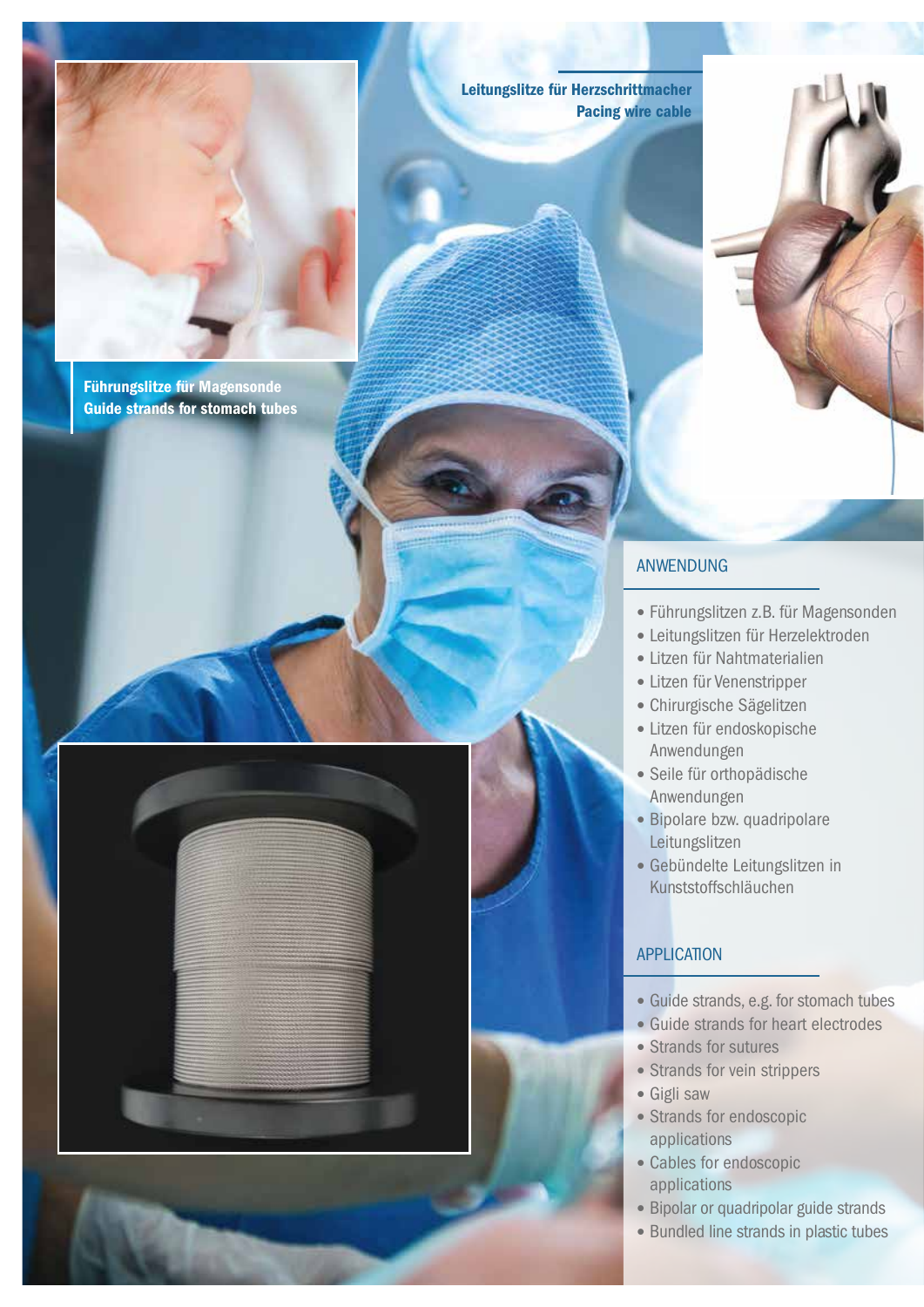

## KAUM ZU SEHEN. UMSO BESSER ZU SPÜREN.

Wenn es um hochspezielle Seile in der Medizintechnik geht, suchen Unternehmen vor allem eines: Sicherheit.

Die Sicherheit, bewährte Lösungen in bester Qualität zu erhalten – eben "Made in Germany".

Und die Sicherheit, mit innovativen Lösungen dem Markt und der Entwicklung vorwegzugehen.

Gerade im Medizinbereich ist dabei höchste Zuverlässigkeit gefragt: von der praxisnahen Entwicklung über eine qualitätsgesicherte Produktion bis zur termin-gerechten Auslieferung und einem stets erreichbaren After-Sales-Service.

Rund um feinste Seile bietet unsere MCT genau das: SICHERHEIT durch ERFAHRUNG, QUALITÄT und LEISTUNG.

## BARELY VISIBLE. FELT ALL THE MORE.

### CUSTOMISED PRODUCTS CUSTOMISED SOLUTIONS

Companies need one thing first and foremost where highly specialised cables in medicine technology are concerned: safety.

They need to be sure that they will receive tried and tested solutions in the best quality – simply "Made in Germany".

And they need to know that their innovative solutions place them at the very front of the market and development.

In particular the medical area requires highest reliability, from practiceoriented development to quality-controlled production, timely delivery, and after-sales service that can be reached at all times.

Our MCT offers exactly that for the finest of cables: SAFETY from EXPERIENCE, QUALITY, and PERFORMANCE.

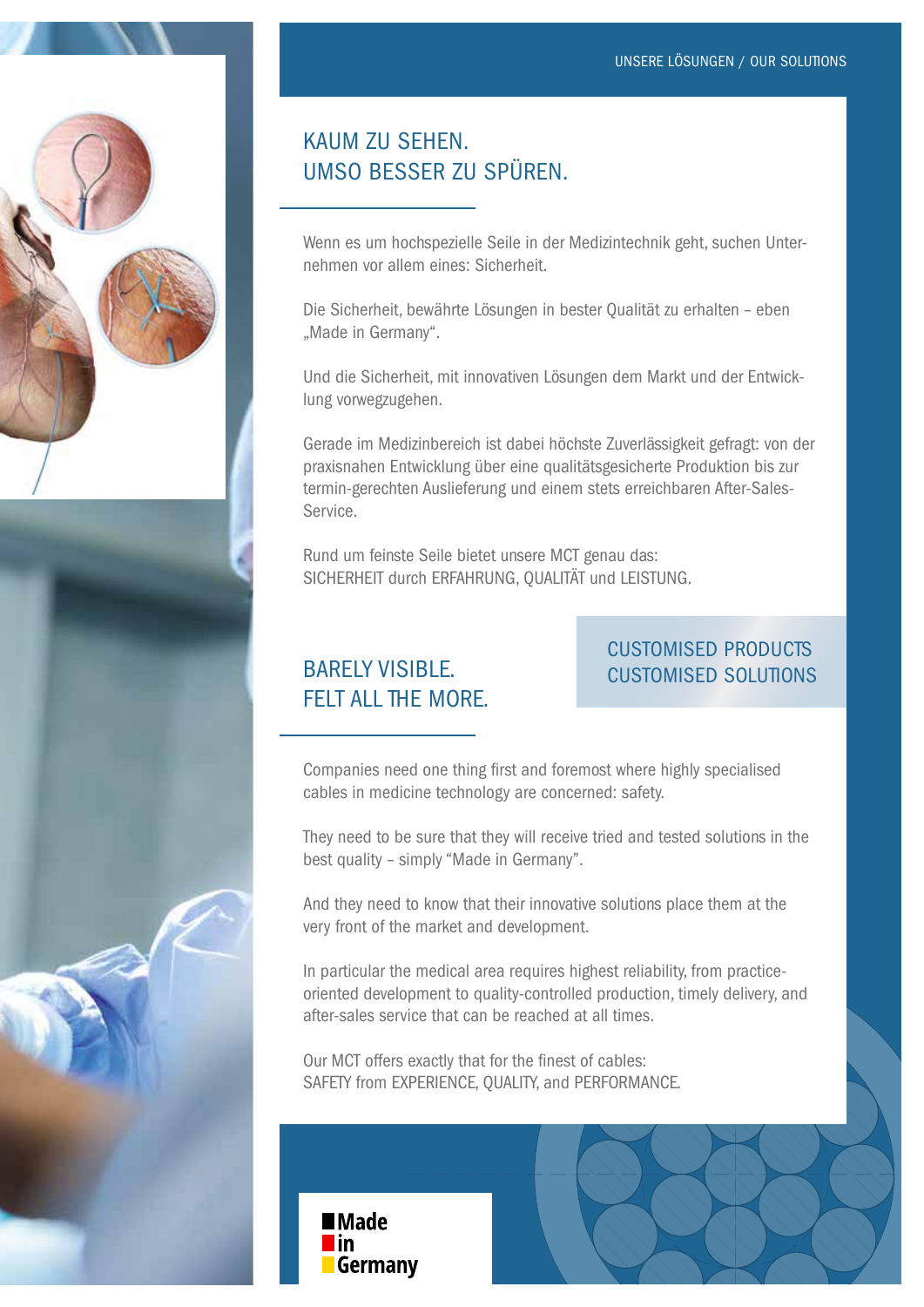## KOMPETENZ IN µ... N/mm<sup>2</sup>... Ohm/m

Erfahrung und technisches Know-how fließen ganz konkret in unser Angebot ein: Feine und feinste, ausschließlich drall- und spannungsarme Seile und Litzen in ummantelter wie nicht-ummantelter Ausführung produzieren wir standardmäßig aus Werkstoffen wie 1.4401, 1.4404 und 1.4441 – und auf Wunsch auch aus allen anderen verseilbaren Materialien wie Titan, Nitinol, Chrom-Cobald und vielen anderen. Die Ummantelung erfolgt im Hause mit biokompatiblen Werkstoffen, unter Berücksichtigung auch besonderer Anwendungen (z. B. für temporäre Herzelektroden). Für stromführende Seile und Litzen (z. B. für Herzelektroden und Nadelelektroden) werden Werkstoffe und Abmessungen entsprechend der Anforderung an den Gleichstromwiderstand ausgewählt.

Unser ausgefeiltes QM-Managementsystem unterwirft dabei alle Produkte einem strengen Reinigungs-, Fertigungs- und Kontrollverfahren. Das Ergebnis sind Präzisionsseile in außergewöhnlich hoher Qualität.

#### LIEFERBARE WERKSTOFFE (AUSWAHL)

EN 1.4401 - AISI 316 EN 1.4301 - AISI 304 EN 1.4404 - AISI 316L EN 1.4310 - AISI 302/301 EN 1.4441 - AISI 316LVM EN 2.4711 - ASTM F1058 Weitere Werkstoffe und Legierungen: z. B. Titan, Nitinol, Chrom-Cobald, NE-Metalle.

Mögliche Abmessungen:

Nicht-Ummantelt: 0,09 – 4,6 mm Ummantelt: 0,30 – 5,0 mm

### COMPETENCE IN µ… N/mm²… Ohm/m

Experience and technical know-how are a specific part of our offering: We produce fine and very fine cables and strands with low twist and tension, with and without plastic coating. Our default materials include 1.4401, 1.4404, and 1.4441. On request, we can offer any other strandable materials, such as titanium, nitinol, chromium-cobalt, and many others. The plastic coating is applied in-house with biocompatible materials, under consideration of special applications (e.g. for temporary heart electrodes).

Current-conducting cables and strands (e.g. for heart electrodes and needle electrodes) are made of materials and in sizes to match the requirements to direct current resistance.

Our sophisticated QM system subjects all products to a strict cleaning, production, and inspection procedure. This results in high-precision parts of an extraordinarily high quality.

#### AVAILABLE MATERIALS (SELECTION)

EN 1.4401 - AISI 316 EN 1.4301 - AISI 304 EN 1.4404 - AISI 316L EN 1.4310 - AISI 302/301 EN 1.4441 - AISI 316LVM EN 2.4711 - ASTM F1058 Other materials and alloys: e.g. titanium, nitinol, chromium-cobalt, NF-metals

#### Possible dimensions:

Without plastic coating:  $0.09 - 4.6$  mm With plastic coating:  $0.30 - 5.0$  mm



**EXTRUSION** IN-HOUSE

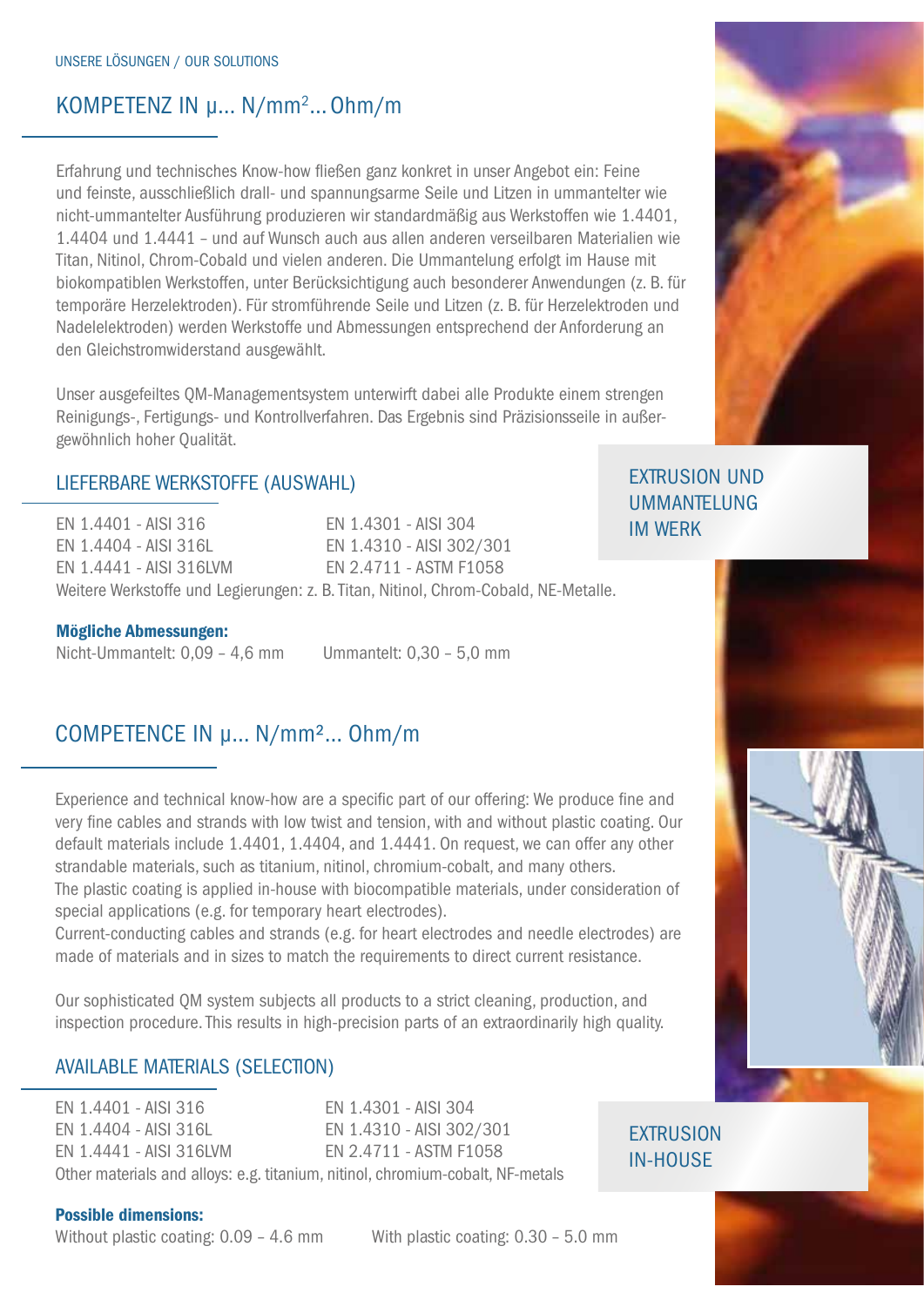



Konfektionierte Seile und Litzen Customised cables and strands



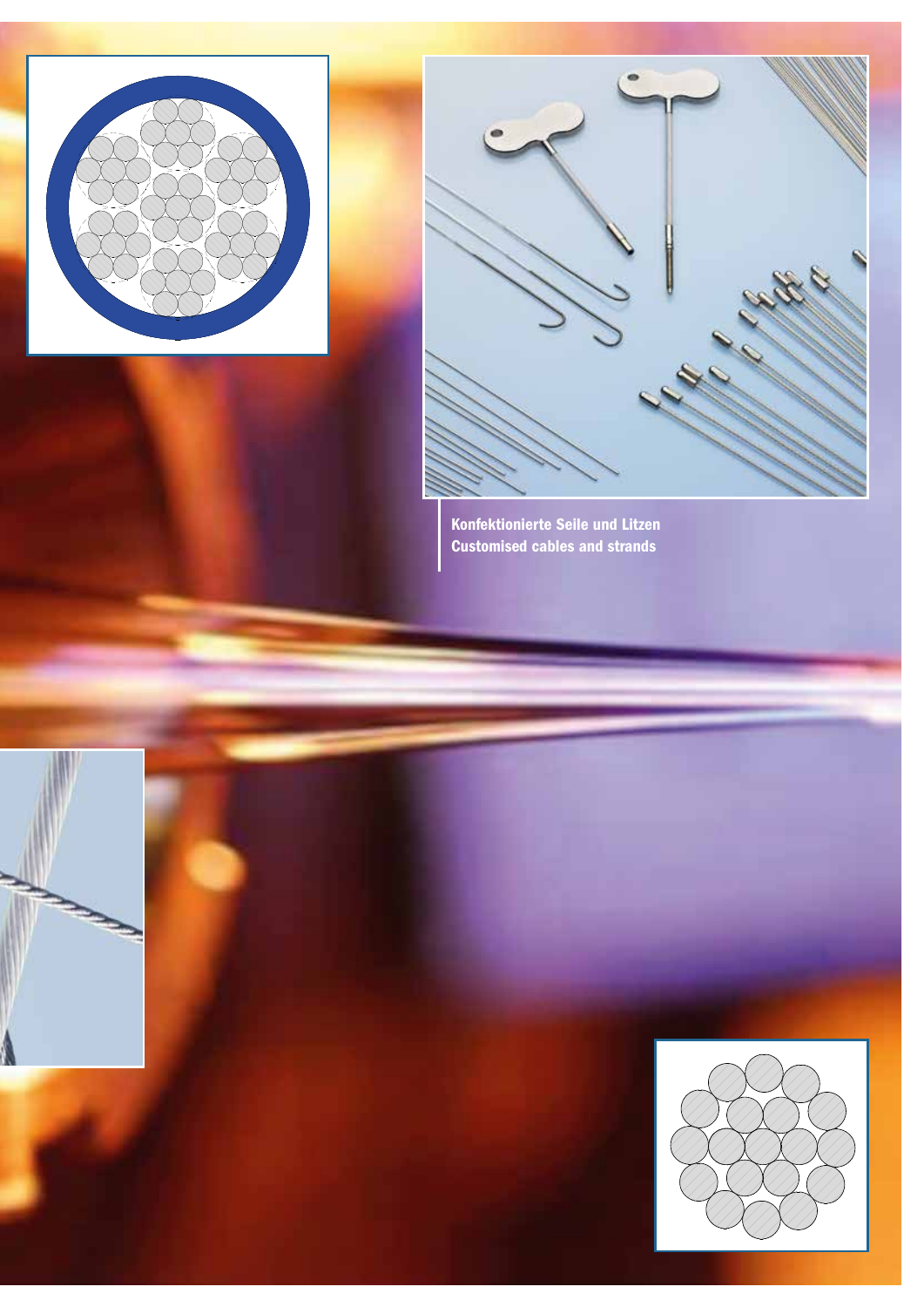### UNSERE SEILE HALTEN EIN LEBEN (LANG)!

Umfassende Qualitätsmaßnahmen – wie integrierte Mess- und Prüfeinrichtungen, modernes QM-Managementsystem, Werkstoff- und Herstellungsdokumentation zur lückenlosen Rückverfolgbarkeit sind Standard bei unseren Präzisionsprodukten.

Diese Maßnahmen basieren auf langer Erfahrung: Vor mehr als 120 Jahren begann unsere Geschichte mit handwerklich gezogenen Drähten. Deren Qualität ließ das Unternehmen - damals noch "bedea" - wachsen und u.a. zu einem Partner der Thyssen-Gruppe werden. Durch Entwicklungspartnerschaften mit Kunden in verschiedenen Bereichen ist MCT als kompetenter Know-how-Führer heute auf allen seinen Feldern hervorragend aufgestellt … und entschlossener denn je, die Zukunft mitzugestalten.

#### OUR CABLES WILL KEEP LIFE-LONG!

Comprehensive quality measures, such as integrated measuring and inspection facilities, a state-of-the-art QM system, or material and production documentation for seamless tracking are the default in our high-precision products.

These measures are based on long experience: Our history started with hand-drawn wires more than 120 years ago. Their quality made the company – still called "bedea" at the time – grow. Among other things, we partnered with Thyssen group. The development partnerships with customers in various areas has led to MCT being placed outstandingly as a competent know-how leader in all of its fields today … and more determined than ever to help design the future.



UNSERE ZERTIFIZIERUNGEN: OUR CERTIFICATIONS:

DIN EN ISO 9001:2015 DIN EN ISO 13485:2016

> **■Made** <u>lin</u> **Germany**